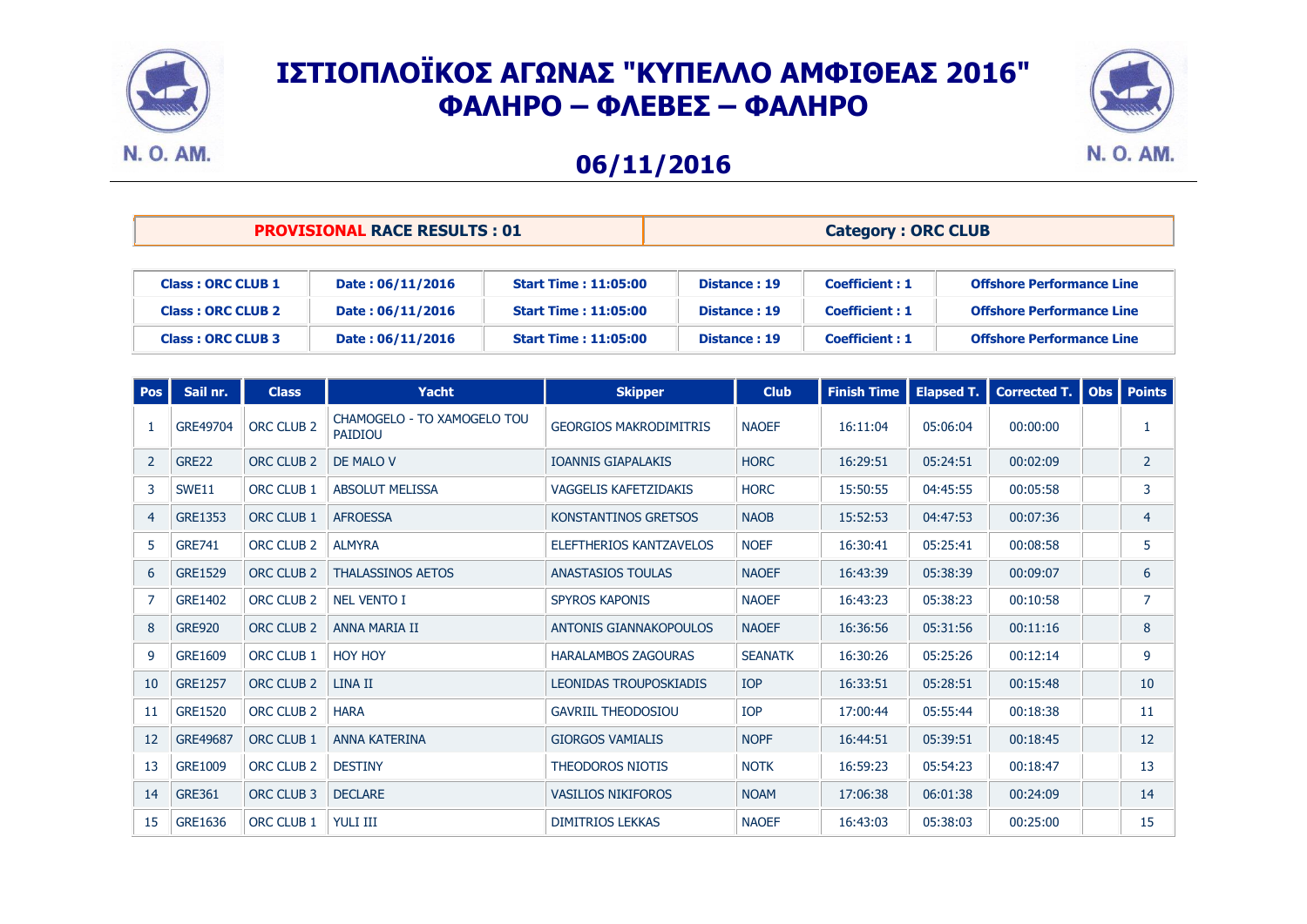



### **06/11/2016**

| <b>Pos</b> | Sail nr.       | <b>Class</b>          | <b>Yacht</b>                                    | <b>Skipper</b>               |                  | <b>Finish Time</b> | <b>Elapsed T.</b> | Corrected T. | <b>Obs</b> | <b>Points</b> |
|------------|----------------|-----------------------|-------------------------------------------------|------------------------------|------------------|--------------------|-------------------|--------------|------------|---------------|
| 16         | <b>GRE860</b>  | ORC CLUB 3            | <b>NIKI</b>                                     | <b>NIKOLAOS LEVENTIS</b>     | <b>NOAM</b>      | 17:22:05           | 06:17:05          | 00:25:17     |            | 16            |
| 17         | GRE49176       | ORC CLUB 3            | <b>FILIRA</b>                                   | SPYRIDON POULOS              | <b>SEANATK</b>   | 17:34:33           | 06:29:33          | 00:27:42     |            | 17            |
| 18         | GRE1351        | ORC CLUB 2            | <b>BLUESCAPE</b>                                | <b>NIKOS SIMBOURAS</b>       | IOP DEI          | 17:09:56           | 06:04:56          | 00:32:25     |            | 18            |
| 19         | <b>GRE876</b>  | ORC CLUB 3            | <b>KOLOVOUTI</b>                                | <b>VASSILIS VLAHOPOULOS</b>  | <b>SEANATK</b>   | 17:39:13           | 06:34:13          | 00:37:05     |            | 19            |
| 20         | <b>GRE1365</b> | ORC CLUB 3            | <b>JEANNE BONNE</b>                             | PANAGIOTIS KAGIORGIS         | SIP-OTE          | 18:31:02           | 07:26:02          | 00:51:51     |            | 20            |
| 21         | <b>GRE1207</b> | ORC CLUB 2            | <b>IOESSA</b>                                   | <b>ALEXIS LIOGAS</b>         | <b>NAOEF</b>     | 18:09:01           | 07:04:01          | 00:56:11     |            | 21            |
| 22         | GRE1404        | ORC CLUB 2            | <b>METHI</b>                                    | <b>GEORGIOS STATHAKIS</b>    | <b>NAOEF</b>     | 18:19:17           | 07:14:17          | 00:57:01     |            | 22            |
| 23         | <b>GRE1198</b> | ORC CLUB <sub>2</sub> | <b>ILIADA</b>                                   | <b>DIMITRIS BAXEVANIDIS</b>  | <b>SEANATK</b>   | 18:29:14           | 07:24:14          | 01:02:48     |            | 23            |
| 24         | <b>GRE847</b>  | ORC CLUB 3            | <b>YPERION</b>                                  | KONSTANTINOS DELIGIANNIS     | <b>NAOEF</b>     | 19:28:15           | 08:23:15          | 01:08:25     |            | 24            |
| 25         | <b>GRE1491</b> | ORC CLUB 3            | <b>IVILATO</b>                                  | STEFANOS KOMITOPOULOS        | <b>IOP</b>       | 19:42:53           | 08:37:53          | 01:10:11     |            | 25            |
| 26         | <b>GRE1664</b> | ORC CLUB 1            | SERENITY - ELLINIKI FILOZOIKI<br><b>ETAIRIA</b> | ALEXANDROS EFTHIMIOU         | <b>NAOEF</b>     | 18:06:54           |                   | 01:11:49     |            | 26            |
| 27         | GRE1610        | ORC CLUB 3            | <b>AFRODITI</b>                                 | <b>IRAKLIS KAPOPOULOS</b>    | <b>NOEF</b>      | 19:10:10           | 08:05:10          | 01:11:50     |            | 27            |
| 28         | <b>GRE1232</b> | ORC CLUB 3            | SOTIRIS JUNIOR                                  | SOTIRIS STAMOU               | <b>NAOEF</b>     | 18:46:20           | 07:41:20          | 01:16:16     |            | 28            |
| 29         | <b>GRE1429</b> | ORC CLUB 3            | <b>SCARLETT</b>                                 | <b>ALEXANDROS CHRISTARAS</b> | <b>NAOEF</b>     | 19:35:17           | 08:30:17          | 01:16:23     |            | 29            |
| 30         | <b>GRE3000</b> | ORC CLUB 1            | <b>ANEMOESSA</b>                                | <b>VASILEIOS LOUMOS</b>      | <b>SEANATK</b>   | 18:32:30           | 07:27:30          | 01:24:43     |            | 30            |
| 31         | <b>GRE4942</b> | ORC CLUB 3            | <b>SIBYLLA</b>                                  | <b>GAVRIIL PAPASARANTIS</b>  | <b>NAOEF</b>     | 20:13:24           | 09:08:24          | 01:29:04     |            | 31            |
| 32         | <b>GRE1077</b> | ORC CLUB 3            | <b>MARSO</b>                                    | <b>DIMITRIOS LAMBRINOS</b>   | <b>NAOEF</b>     |                    |                   |              | <b>DNF</b> | 41            |
| 32         | <b>GRE1292</b> | ORC CLUB 3            | <b>AMFITRITI</b>                                | <b>IOANNIS KOKKORIS</b>      | <b>NO PATRON</b> |                    |                   |              | <b>DNF</b> | 41            |
| 32         | <b>GRE1304</b> | ORC CLUB 1            | <b>OCEANOS</b>                                  | <b>DIMITRIS TIMOLOGOS</b>    | <b>NOAM</b>      |                    |                   |              | <b>DNF</b> | 41            |
| 32         | <b>GRE1408</b> | ORC CLUB <sub>2</sub> | <b>FLORANNA III</b>                             | <b>KOSTAS GOULIMIS</b>       | <b>NOTK</b>      |                    |                   |              | <b>DNF</b> | 41            |
| 32         | <b>GRE1450</b> | ORC CLUB 2            | <b>PANDORA</b>                                  | PETROS TOLIAS                | <b>NAOEF</b>     |                    |                   |              | <b>DNF</b> | 41            |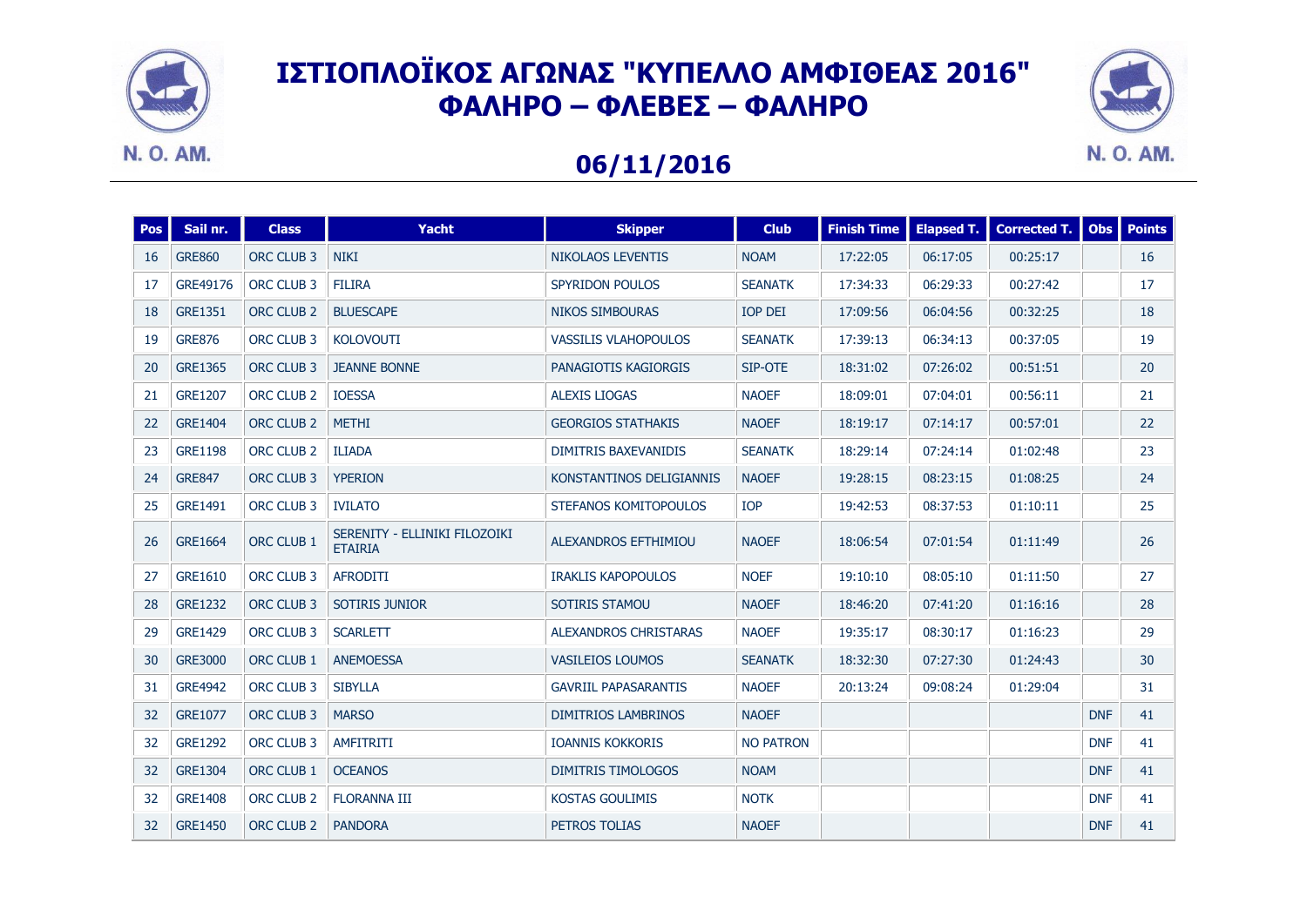



### **06/11/2016**

| <b>Pos</b> | Sail nr.       | <b>Class</b>      | Yacht                  | <b>Skipper</b>             | <b>Club</b>    |  | <b>Finish Time   Elapsed T.   Corrected T.   Obs   Points  </b> |            |    |
|------------|----------------|-------------------|------------------------|----------------------------|----------------|--|-----------------------------------------------------------------|------------|----|
| 32         | <b>GRE1585</b> | ORC CLUB 3        | ATHINA                 | VASILEIOS EXARHOPOULOS     | <b>SEANATK</b> |  |                                                                 | <b>DNF</b> | 41 |
| 32         | <b>GRE4918</b> | <b>ORC CLUB 3</b> | <b>ELEONORA</b>        | <b>GEORGIOS DOUMAS</b>     | <b>NAOEF</b>   |  |                                                                 | <b>DNF</b> | 41 |
| 32         | GRE49518       | <b>ORC CLUB 2</b> | <b>GALAZIOS ANEMOS</b> | <b>GEORGIOS KERASIOTIS</b> | <b>SEANATK</b> |  |                                                                 | <b>DNC</b> | 41 |
| 32         | GRE49583       | <b>ORC CLUB 2</b> | ATHINA                 | SOTIRIS GIANNOPOULOS       | <b>SEANATK</b> |  |                                                                 | <b>DNF</b> | 41 |

(c) Cyber Altura Crucero - Version ORC 12.1 PFIT-145 PFIT-145 Date : 06/11/2016 21:51:45

**PROVISIONAL RACE RESULTS : 01 Class : ORC CLUB 1** 

| Date: 06/11/2016<br><b>Start Time: 11:05:00</b> |          | Distance: 19              | <b>Coefficient: 1</b> |                               | <b>Offshore Tr.Number LOW</b> |                 |                     |                                                        |  |  |
|-------------------------------------------------|----------|---------------------------|-----------------------|-------------------------------|-------------------------------|-----------------|---------------------|--------------------------------------------------------|--|--|
|                                                 |          |                           |                       |                               |                               |                 |                     |                                                        |  |  |
| l Pos I                                         | Sail nr. | <b>Class</b>              | <b>Yacht</b>          | <b>Skipper</b>                | <b>Club</b>                   |                 |                     | Finish Time   Elapsed T.   Corrected T.   Obs   Points |  |  |
|                                                 | C(M)     | $ODC$ $C11D$ <sub>1</sub> | ADCOUUT MELTCCA       | <b>MACCELIC IALETTIDAI/IC</b> | IORC                          | <b>BELEALER</b> | $0.4 \cdot 10^{-1}$ | 00.00.00                                               |  |  |

|                | SWE <sub>11</sub> | ORC CLUB 1        | <b>ABSOLUT MELISSA</b>                | VAGGELIS KAFETZIDAKIS       | <b>HORC</b>    | 15:50:55 | 04:45:55 | 00:00:00 |            |   |
|----------------|-------------------|-------------------|---------------------------------------|-----------------------------|----------------|----------|----------|----------|------------|---|
|                | GRE1353           | ORC CLUB 1        | <b>AFROESSA</b>                       | <b>KONSTANTINOS GRETSOS</b> | <b>NAOB</b>    | 15:52:53 | 04:47:53 | 00:02:38 |            |   |
| 3              | <b>GRE1609</b>    | ORC CLUB 1        | <b>HOY HOY</b>                        | <b>HARALAMBOS ZAGOURAS</b>  | <b>SEANATK</b> | 16:30:26 | 05:25:26 | 00:09:11 |            |   |
| $\overline{4}$ | <b>GRE49687</b>   | ORC CLUB 1        | ANNA KATERINA                         | <b>GIORGOS VAMIALIS</b>     | <b>NOPF</b>    | 16:44:51 | 05:39:51 | 00:16:57 |            |   |
| 5              | GRE1636           | <b>ORC CLUB 1</b> | <b>YULI III</b>                       | <b>DIMITRIOS LEKKAS</b>     | <b>NAOEF</b>   | 16:43:03 | 05:38:03 | 00:27:43 |            |   |
| 6              | <b>GRE1664</b>    | ORC CLUB 1        | SERENITY - ELLINIKI FILOZOIKI ETAIRIA | ALEXANDROS EFTHIMIOU        | <b>NAOEF</b>   | 18:06:54 | 07:01:54 | 01:34:58 |            | 6 |
|                | <b>GRE3000</b>    | <b>ORC CLUB 1</b> | <b>ANEMOESSA</b>                      | <b>VASILEIOS LOUMOS</b>     | <b>SEANATK</b> | 18:32:30 | 07:27:30 | 01:55:25 |            |   |
| 8              | <b>GRE1304</b>    | <b>ORC CLUB 1</b> | <b>OCEANOS</b>                        | DIMITRIS TIMOLOGOS          | <b>NOAM</b>    |          |          |          | <b>DNF</b> | 9 |
|                |                   |                   |                                       |                             |                |          |          |          |            |   |

(c) Cyber Altura Crucero - Version ORC 12.1 **PHITCH Date : 06/11/2016** 22:03:49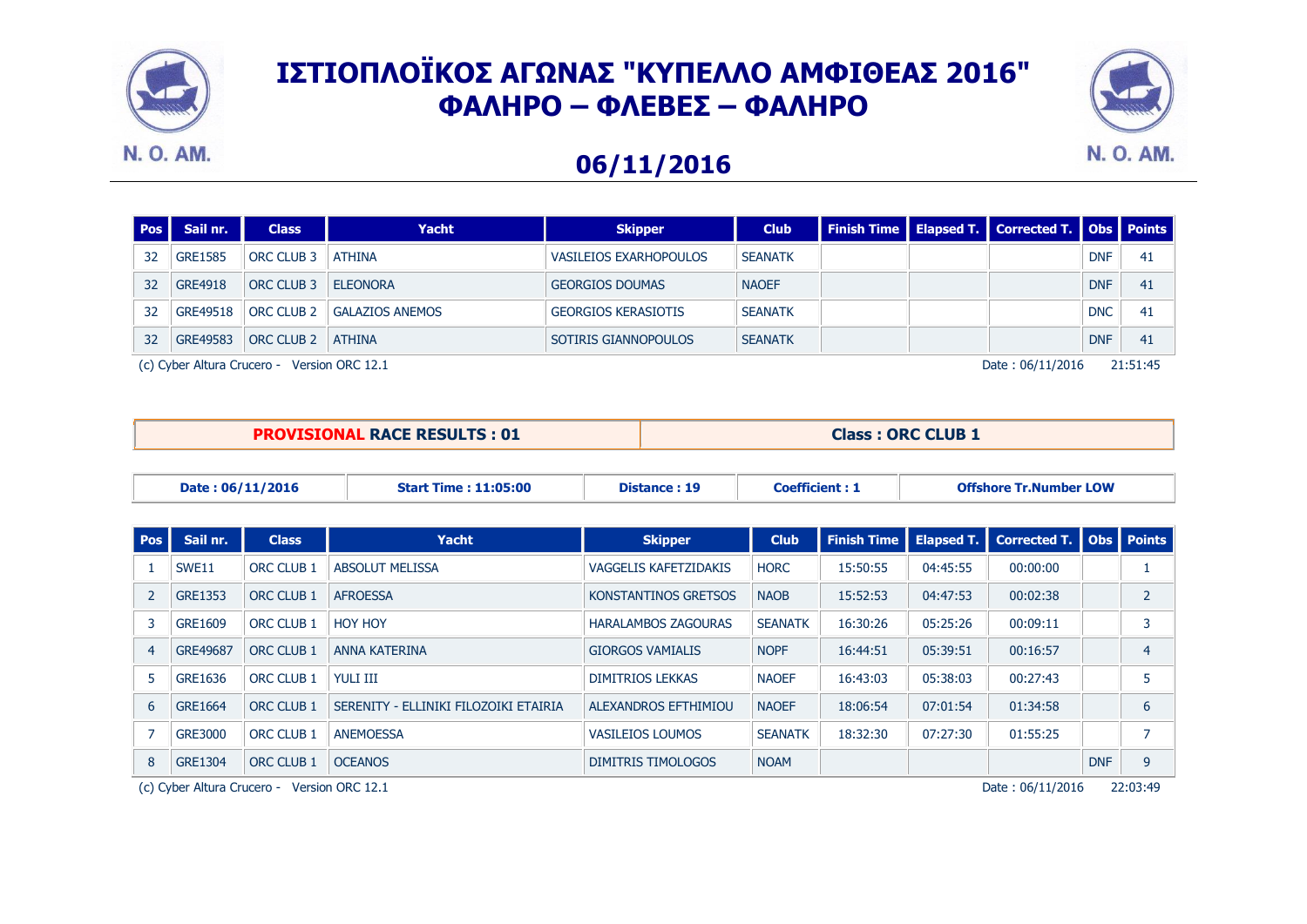



#### **06/11/2016**

|                  | <b>PROVISIONAL RACE RESULTS: 01</b> |              | <b>Class: ORC CLUB 2</b> |                       |                               |  |  |  |
|------------------|-------------------------------------|--------------|--------------------------|-----------------------|-------------------------------|--|--|--|
|                  |                                     |              |                          |                       |                               |  |  |  |
| Date: 06/11/2016 | <b>Start Time: 11:05:00</b>         | Distance: 19 |                          | <b>Coefficient: 1</b> | <b>Offshore Tr.Number LOW</b> |  |  |  |

| <b>Pos</b> | Sail nr.       | <b>Class</b>          | Yacht                               | <b>Skipper</b>                 | <b>Club</b>    | <b>Finish Time</b> | Elapsed T. | Corrected T.   Obs |            | <b>Points</b>  |
|------------|----------------|-----------------------|-------------------------------------|--------------------------------|----------------|--------------------|------------|--------------------|------------|----------------|
|            | GRE49704       | ORC CLUB <sub>2</sub> | CHAMOGELO - TO XAMOGELO TOU PAIDIOU | <b>GEORGIOS MAKRODIMITRIS</b>  | <b>NAOEF</b>   | 16:11:04           | 05:06:04   | 00:00:00           |            | 1              |
| 2          | <b>GRE22</b>   | ORC CLUB <sub>2</sub> | DE MALO V                           | <b>IOANNIS GIAPALAKIS</b>      | <b>HORC</b>    | 16:29:51           | 05:24:51   | 00:03:55           |            | $\overline{2}$ |
| 3          | <b>GRE1529</b> | <b>ORC CLUB 2</b>     | <b>THALASSINOS AETOS</b>            | <b>ANASTASIOS TOULAS</b>       | <b>NAOEF</b>   | 16:43:39           | 05:38:39   | 00:10:21           |            | 3              |
| 4          | <b>GRE741</b>  | ORC CLUB 2            | <b>ALMYRA</b>                       | <b>ELEFTHERIOS KANTZAVELOS</b> | <b>NOEF</b>    | 16:30:41           | 05:25:41   | 00:12:12           |            | 4              |
| 5          | <b>GRE920</b>  | ORC CLUB 2            | ANNA MARIA II                       | <b>ANTONIS GIANNAKOPOULOS</b>  | <b>NAOEF</b>   | 16:36:56           | 05:31:56   | 00:15:09           |            | 5              |
| 6          | <b>GRE1402</b> | ORC CLUB <sub>2</sub> | <b>NEL VENTO I</b>                  | <b>SPYROS KAPONIS</b>          | <b>NAOEF</b>   | 16:43:23           | 05:38:23   | 00:15:58           |            | 6              |
| 7          | <b>GRE1257</b> | ORC CLUB <sub>2</sub> | LINA II                             | <b>LEONIDAS TROUPOSKIADIS</b>  | <b>IOP</b>     | 16:33:51           | 05:28:51   | 00:22:00           |            | 7              |
| 8          | <b>GRE1009</b> | ORC CLUB <sub>2</sub> | <b>DESTINY</b>                      | <b>THEODOROS NIOTIS</b>        | <b>NOTK</b>    | 16:59:23           | 05:54:23   | 00:25:20           |            | 8              |
| 9          | <b>GRE1520</b> | ORC CLUB <sub>2</sub> | <b>HARA</b>                         | <b>GAVRIIL THEODOSIOU</b>      | <b>IOP</b>     | 17:00:44           | 05:55:44   | 00:27:56           |            | 9              |
| 10         | <b>GRE1351</b> | ORC CLUB 2            | <b>BLUESCAPE</b>                    | <b>NIKOS SIMBOURAS</b>         | <b>IOP DEI</b> | 17:09:56           | 06:04:56   | 00:47:51           |            | 10             |
| 11         | <b>GRE1207</b> | ORC CLUB <sub>2</sub> | <b>IOESSA</b>                       | <b>ALEXIS LIOGAS</b>           | <b>NAOEF</b>   | 18:09:01           | 07:04:01   | 01:19:59           |            | 11             |
| 12         | <b>GRE1404</b> | ORC CLUB <sub>2</sub> | <b>METHI</b>                        | <b>GEORGIOS STATHAKIS</b>      | <b>NAOEF</b>   | 18:19:17           | 07:14:17   | 01:24:13           |            | 12             |
| 13         | <b>GRE1198</b> | ORC CLUB <sub>2</sub> | <b>ILIADA</b>                       | <b>DIMITRIS BAXEVANIDIS</b>    | <b>SEANATK</b> | 18:29:14           | 07:24:14   | 01:30:02           |            | 13             |
| 14         | <b>GRE1408</b> | ORC CLUB <sub>2</sub> | <b>FLORANNA III</b>                 | <b>KOSTAS GOULIMIS</b>         | <b>NOTK</b>    |                    |            |                    | <b>DNF</b> | 18             |
| 14         | <b>GRE1450</b> | ORC CLUB <sub>2</sub> | <b>PANDORA</b>                      | PETROS TOLIAS                  | <b>NAOEF</b>   |                    |            |                    | <b>DNF</b> | 18             |
| 14         | GRE49518       | ORC CLUB 2            | <b>GALAZIOS ANEMOS</b>              | <b>GEORGIOS KERASIOTIS</b>     | <b>SEANATK</b> |                    |            |                    | <b>DNC</b> | 18             |
| 14         | GRE49583       | ORC CLUB 2            | <b>ATHINA</b>                       | SOTIRIS GIANNOPOULOS           | <b>SEANATK</b> |                    |            |                    | <b>DNF</b> | 18             |